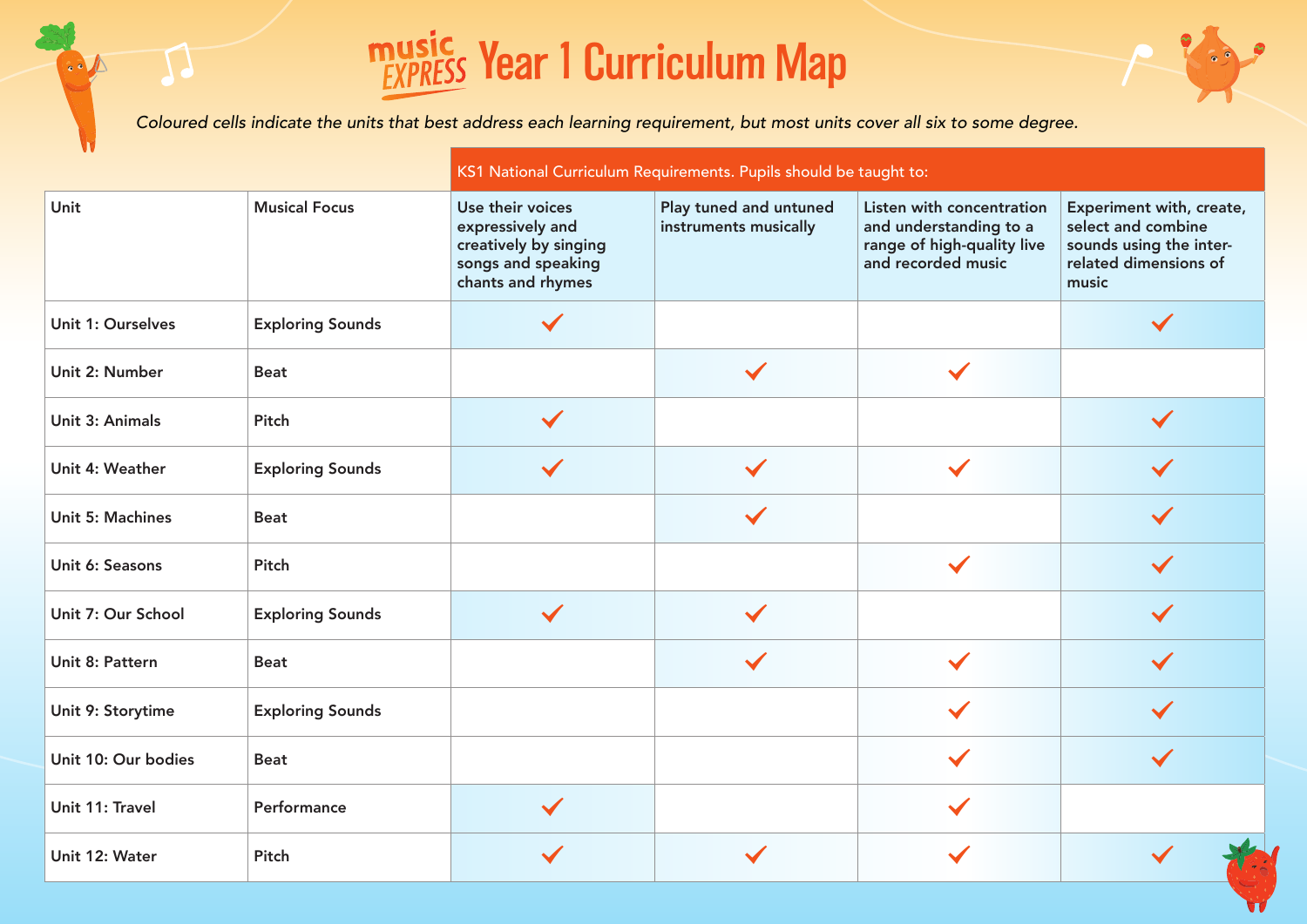## **<u> music</u>** Year 2 Curriculum Map



|                    |                         | KS1 National Curriculum Requirements. Pupils should be taught to:                                        |                                                 |                                                                                                         |                                                                                                             |  |  |  |
|--------------------|-------------------------|----------------------------------------------------------------------------------------------------------|-------------------------------------------------|---------------------------------------------------------------------------------------------------------|-------------------------------------------------------------------------------------------------------------|--|--|--|
| Unit               | <b>Musical Focus</b>    | Use their voices<br>expressively and<br>creatively by singing<br>songs and speaking<br>chants and rhymes | Play tuned and untuned<br>instruments musically | Listen with concentration<br>and understanding to a<br>range of high-quality live<br>and recorded music | Experiment with, create,<br>select and combine<br>sounds using the inter-<br>related dimensions of<br>music |  |  |  |
| Unit 1: Ourselves  | <b>Exploring Sounds</b> | $\checkmark$                                                                                             |                                                 |                                                                                                         | $\checkmark$                                                                                                |  |  |  |
| Unit 2: Toys       | <b>Beat</b>             |                                                                                                          |                                                 |                                                                                                         |                                                                                                             |  |  |  |
| Unit 3: Our land   | <b>Exploring Sounds</b> |                                                                                                          |                                                 | $\checkmark$                                                                                            | $\checkmark$                                                                                                |  |  |  |
| Unit 4: Our bodies | <b>Beat</b>             | $\checkmark$                                                                                             |                                                 |                                                                                                         |                                                                                                             |  |  |  |
| Unit 5: Animals    | Pitch                   |                                                                                                          |                                                 |                                                                                                         | $\checkmark$                                                                                                |  |  |  |
| Unit 6: Number     | <b>Beat</b>             |                                                                                                          | $\checkmark$                                    |                                                                                                         |                                                                                                             |  |  |  |
| Unit 7: Storytime  | <b>Exploring Sounds</b> | $\checkmark$                                                                                             |                                                 |                                                                                                         | $\checkmark$                                                                                                |  |  |  |
| Unit 8: Seasons    | Pitch                   | $\checkmark$                                                                                             | $\checkmark$                                    |                                                                                                         |                                                                                                             |  |  |  |
| Unit 9: Weather    | <b>Exploring Sounds</b> | $\checkmark$                                                                                             |                                                 | $\checkmark$                                                                                            | $\checkmark$                                                                                                |  |  |  |
| Unit 10: Pattern   | <b>Beat</b>             |                                                                                                          |                                                 |                                                                                                         | $\checkmark$                                                                                                |  |  |  |
| Unit 11: Water     | Pitch                   | $\checkmark$                                                                                             |                                                 |                                                                                                         |                                                                                                             |  |  |  |
| Unit 12: Travel    | Performance             |                                                                                                          |                                                 |                                                                                                         |                                                                                                             |  |  |  |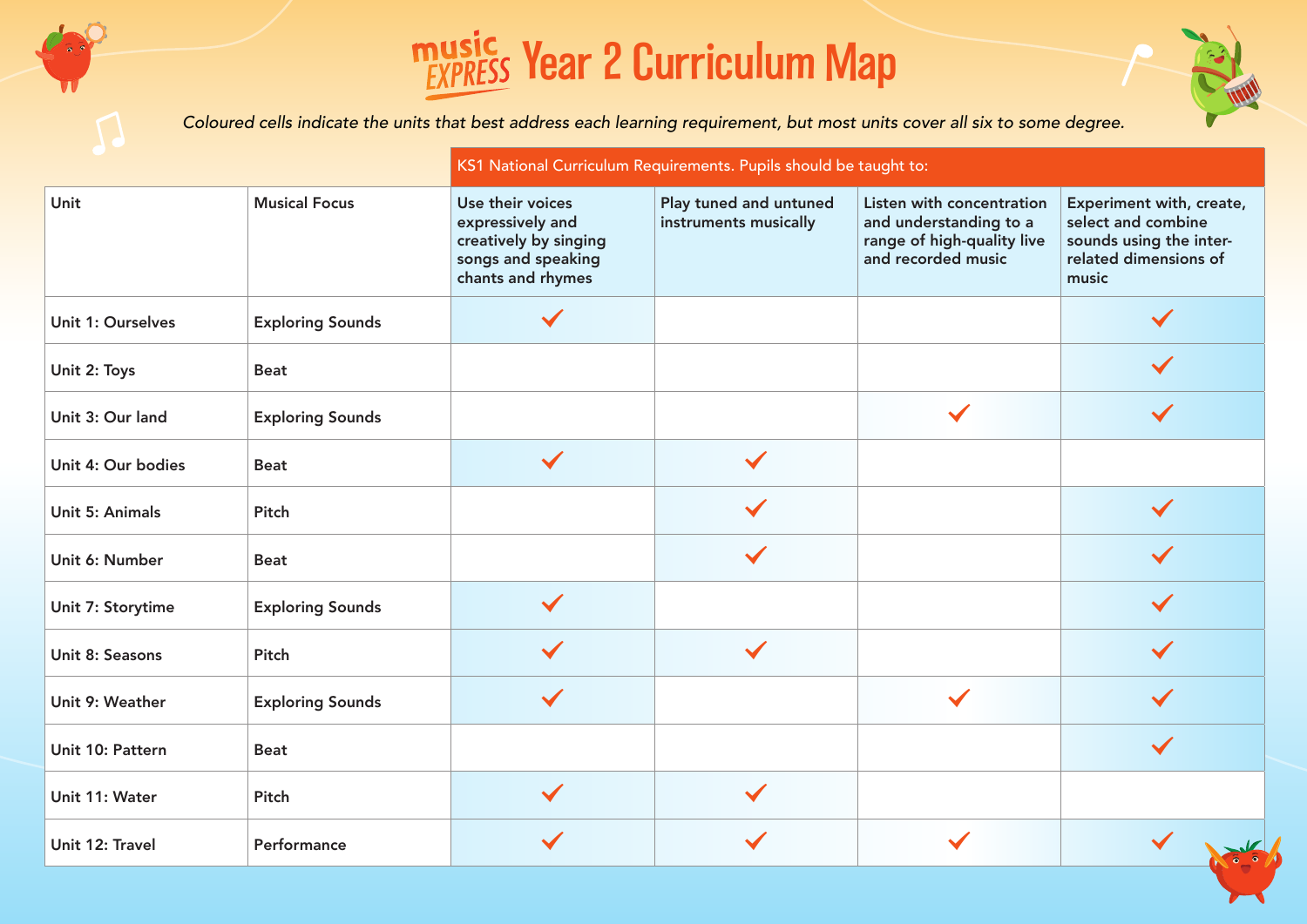

#### **<u>EXPRESS</u>** Year 3 Curriculum Map

|                                 |                         | KS2 National Curriculum Requirements. Pupils should be taught to:                                                                                                                          |                                                                                                                  |                                                                                            |                                                               |                                                                                                                                                                                     |                                                           |  |
|---------------------------------|-------------------------|--------------------------------------------------------------------------------------------------------------------------------------------------------------------------------------------|------------------------------------------------------------------------------------------------------------------|--------------------------------------------------------------------------------------------|---------------------------------------------------------------|-------------------------------------------------------------------------------------------------------------------------------------------------------------------------------------|-----------------------------------------------------------|--|
| Unit                            | <b>Musical Focus</b>    | Play and<br>perform in solo<br>and ensemble<br>contexts, using<br>their voices and<br>playing musical<br>instruments<br>with increasing<br>accuracy, fluency,<br>control and<br>expression | Improvise and<br>compose music<br>for a range of<br>purposes using<br>the interrelated<br>dimensions of<br>music | Listen with<br>attention to detail<br>and recall sounds<br>with increasing<br>aural memory | Use and<br>understand staff<br>and other musical<br>notations | Appreciate and<br>understand a<br>wide range of<br>high-quality live<br>and recorded<br>music drawn<br>from different<br>traditions and<br>from great<br>composers and<br>musicians | Develop an<br>understanding<br>of the history of<br>music |  |
| Unit 1: Environment             | Composition             | $\checkmark$                                                                                                                                                                               |                                                                                                                  |                                                                                            |                                                               | $\checkmark$                                                                                                                                                                        |                                                           |  |
| Unit 2: Building                | <b>Beat</b>             | $\checkmark$                                                                                                                                                                               |                                                                                                                  |                                                                                            |                                                               | $\checkmark$                                                                                                                                                                        |                                                           |  |
| Unit 3: Sounds                  | <b>Exploring Sounds</b> |                                                                                                                                                                                            |                                                                                                                  |                                                                                            |                                                               | $\checkmark$                                                                                                                                                                        |                                                           |  |
| Unit 4: Poetry                  | Performance             |                                                                                                                                                                                            | $\checkmark$                                                                                                     | $\checkmark$                                                                               |                                                               |                                                                                                                                                                                     |                                                           |  |
| Unit 5: China                   | Pitch                   | $\checkmark$                                                                                                                                                                               |                                                                                                                  |                                                                                            | $\checkmark$                                                  | $\checkmark$                                                                                                                                                                        |                                                           |  |
| Unit 6: Time                    | <b>Beat</b>             | $\checkmark$                                                                                                                                                                               | $\checkmark$                                                                                                     | $\checkmark$                                                                               |                                                               |                                                                                                                                                                                     | $\checkmark$                                              |  |
| Unit 7: In the past             | Pitch                   |                                                                                                                                                                                            |                                                                                                                  |                                                                                            | $\checkmark$                                                  |                                                                                                                                                                                     | $\checkmark$                                              |  |
| Unit 8: Communication           | Composition             | $\checkmark$                                                                                                                                                                               |                                                                                                                  |                                                                                            | $\checkmark$                                                  |                                                                                                                                                                                     |                                                           |  |
| Unit 9: Human body              | <b>Structure</b>        | $\checkmark$                                                                                                                                                                               |                                                                                                                  |                                                                                            |                                                               | $\checkmark$                                                                                                                                                                        |                                                           |  |
| Unit 10: Singing French   Pitch |                         |                                                                                                                                                                                            | $\checkmark$                                                                                                     | $\checkmark$                                                                               | $\checkmark$                                                  |                                                                                                                                                                                     |                                                           |  |
| Unit 11: Ancient                | <b>Structure</b>        | $\checkmark$                                                                                                                                                                               |                                                                                                                  | $\checkmark$                                                                               |                                                               |                                                                                                                                                                                     |                                                           |  |
| Unit 12: Food and               | Performance             |                                                                                                                                                                                            |                                                                                                                  |                                                                                            |                                                               |                                                                                                                                                                                     |                                                           |  |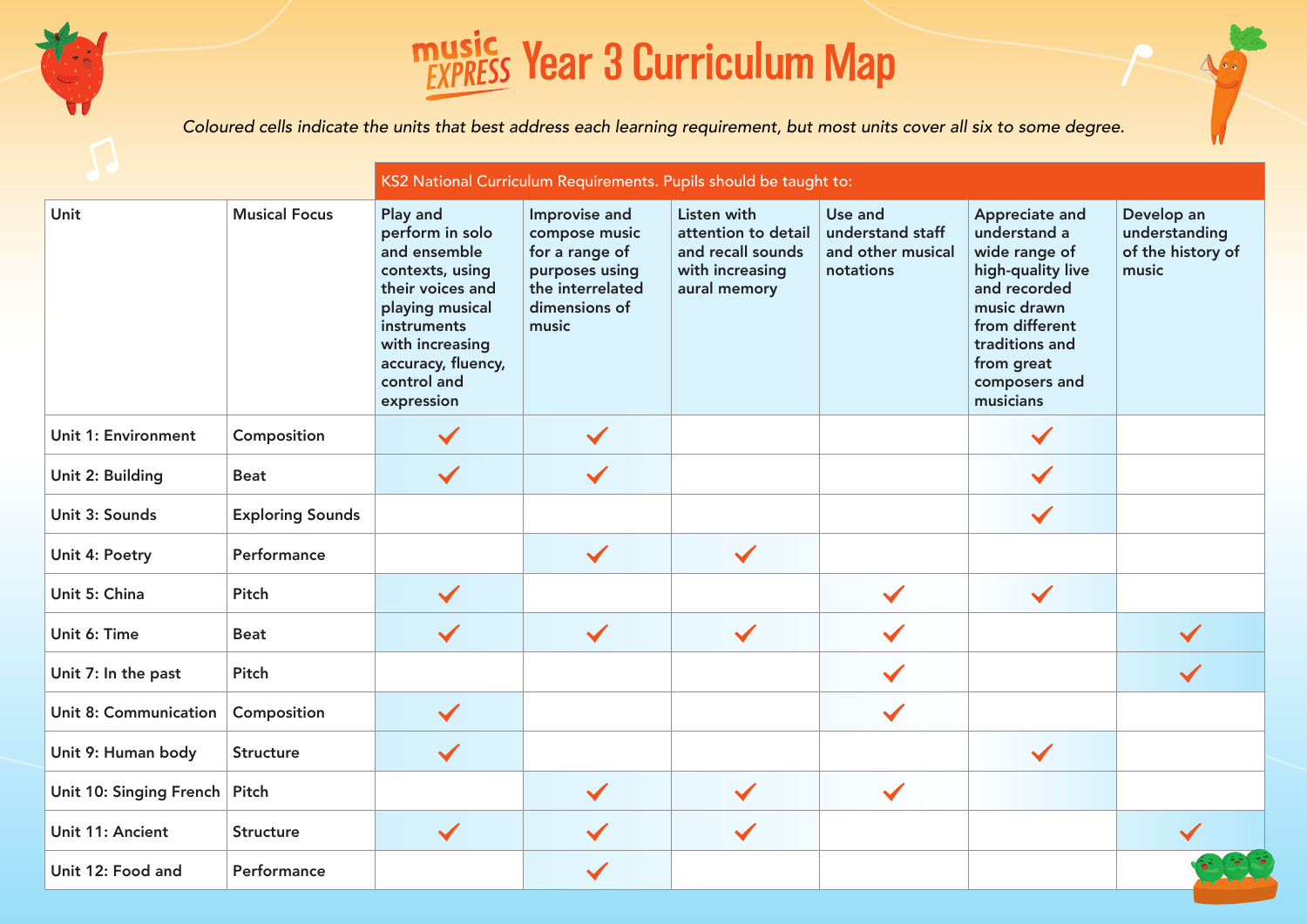## **<u>EXPRESS</u>** Year 4 Curriculum Map

|                                     |                         | KS2 National Curriculum Requirements. Pupils should be taught to:                                                                                                                          |                                                                                                                  |                                                                                            |                                                               |                                                                                                                                                                                  |                                                           |  |
|-------------------------------------|-------------------------|--------------------------------------------------------------------------------------------------------------------------------------------------------------------------------------------|------------------------------------------------------------------------------------------------------------------|--------------------------------------------------------------------------------------------|---------------------------------------------------------------|----------------------------------------------------------------------------------------------------------------------------------------------------------------------------------|-----------------------------------------------------------|--|
| Unit                                | <b>Musical Focus</b>    | Play and<br>perform in solo<br>and ensemble<br>contexts, using<br>their voices and<br>playing musical<br>instruments<br>with increasing<br>accuracy, fluency,<br>control and<br>expression | Improvise and<br>compose music<br>for a range of<br>purposes using<br>the interrelated<br>dimensions of<br>music | Listen with<br>attention to detail<br>and recall sounds<br>with increasing<br>aural memory | Use and<br>understand staff<br>and other musical<br>notations | Appreciate and<br>understand a<br>wide range of<br>high-quality live<br>and recorded<br>music drawn from<br>different traditions<br>and from great<br>composers and<br>musicians | Develop an<br>understanding<br>of the history of<br>music |  |
| Unit 1: Poetry                      | Performance             | $\checkmark$                                                                                                                                                                               | $\checkmark$                                                                                                     | $\checkmark$                                                                               |                                                               |                                                                                                                                                                                  |                                                           |  |
| Unit 2: Environment                 | Composition             |                                                                                                                                                                                            |                                                                                                                  |                                                                                            |                                                               | $\checkmark$                                                                                                                                                                     |                                                           |  |
| Unit 3: Sounds                      | <b>Exploring Sounds</b> | $\checkmark$                                                                                                                                                                               |                                                                                                                  | $\checkmark$                                                                               |                                                               |                                                                                                                                                                                  | $\checkmark$                                              |  |
| Unit 4: Recycling                   | <b>Structure</b>        |                                                                                                                                                                                            |                                                                                                                  | $\checkmark$                                                                               |                                                               | $\checkmark$                                                                                                                                                                     |                                                           |  |
| Unit 5: Building                    | <b>Beat</b>             | $\checkmark$                                                                                                                                                                               |                                                                                                                  |                                                                                            |                                                               |                                                                                                                                                                                  |                                                           |  |
| Unit 6: Around the                  | Pitch                   | $\checkmark$                                                                                                                                                                               |                                                                                                                  |                                                                                            | $\checkmark$                                                  | $\checkmark$                                                                                                                                                                     |                                                           |  |
| Unit 7: Ancient worlds              | <b>Structure</b>        |                                                                                                                                                                                            |                                                                                                                  | $\checkmark$                                                                               | $\checkmark$                                                  |                                                                                                                                                                                  | $\checkmark$                                              |  |
| Unit 8: Singing Spanish             | Pitch                   | $\checkmark$                                                                                                                                                                               | $\checkmark$                                                                                                     |                                                                                            |                                                               |                                                                                                                                                                                  |                                                           |  |
| Unit 9: Communication               | Composition             |                                                                                                                                                                                            |                                                                                                                  | $\checkmark$                                                                               |                                                               |                                                                                                                                                                                  |                                                           |  |
| Unit 10: Time                       | <b>Beat</b>             | $\checkmark$                                                                                                                                                                               | $\checkmark$                                                                                                     | $\checkmark$                                                                               | $\checkmark$                                                  |                                                                                                                                                                                  |                                                           |  |
| Unit 11: In the past                | <b>Notation</b>         | $\checkmark$                                                                                                                                                                               | $\checkmark$                                                                                                     |                                                                                            | $\checkmark$                                                  |                                                                                                                                                                                  |                                                           |  |
| Unit 12: Food and drink Performance |                         |                                                                                                                                                                                            | $\checkmark$                                                                                                     |                                                                                            |                                                               |                                                                                                                                                                                  |                                                           |  |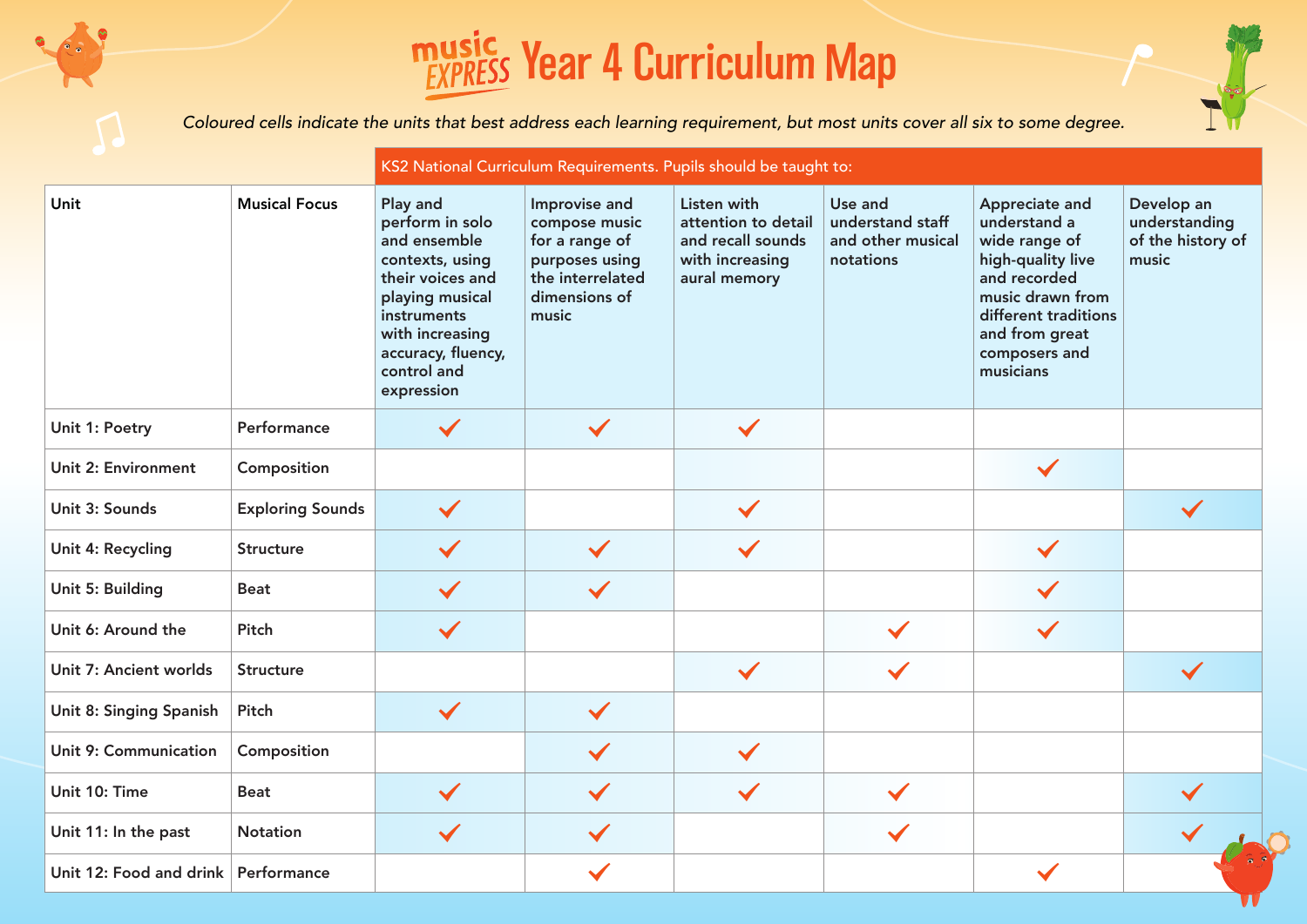



|                         |                      | KS2 National Curriculum Requirements. Pupils should be taught to:                                                                                                                          |                                                                                                                  |                                                                                            |                                                               |                                                                                                                                                                                  |                                                           |  |  |
|-------------------------|----------------------|--------------------------------------------------------------------------------------------------------------------------------------------------------------------------------------------|------------------------------------------------------------------------------------------------------------------|--------------------------------------------------------------------------------------------|---------------------------------------------------------------|----------------------------------------------------------------------------------------------------------------------------------------------------------------------------------|-----------------------------------------------------------|--|--|
| Unit                    | <b>Musical Focus</b> | Play and<br>perform in solo<br>and ensemble<br>contexts, using<br>their voices and<br>playing musical<br>instruments<br>with increasing<br>accuracy, fluency,<br>control and<br>expression | Improvise and<br>compose music<br>for a range of<br>purposes using<br>the interrelated<br>dimensions of<br>music | Listen with<br>attention to detail<br>and recall sounds<br>with increasing<br>aural memory | Use and<br>understand staff<br>and other musical<br>notations | Appreciate and<br>understand a<br>wide range of<br>high-quality live<br>and recorded<br>music drawn from<br>different traditions<br>and from great<br>composers and<br>musicians | Develop an<br>understanding<br>of the history of<br>music |  |  |
| Unit 1: Our Community   | Performance          |                                                                                                                                                                                            |                                                                                                                  |                                                                                            |                                                               |                                                                                                                                                                                  |                                                           |  |  |
| Unit 2: Solar system    | Listening            | $\checkmark$                                                                                                                                                                               |                                                                                                                  | $\checkmark$                                                                               |                                                               |                                                                                                                                                                                  |                                                           |  |  |
| Unit 3: Life cycles     | <b>Structure</b>     |                                                                                                                                                                                            |                                                                                                                  |                                                                                            |                                                               |                                                                                                                                                                                  |                                                           |  |  |
| Unit 4: Keeping healthy | <b>Beat</b>          | $\checkmark$                                                                                                                                                                               |                                                                                                                  |                                                                                            |                                                               |                                                                                                                                                                                  |                                                           |  |  |
| Unit 5: At the movies   | Composition          | $\checkmark$                                                                                                                                                                               | $\checkmark$                                                                                                     | $\checkmark$                                                                               |                                                               |                                                                                                                                                                                  |                                                           |  |  |
| Unit 6: Celebration     | Performance          | $\checkmark$                                                                                                                                                                               |                                                                                                                  |                                                                                            |                                                               |                                                                                                                                                                                  |                                                           |  |  |